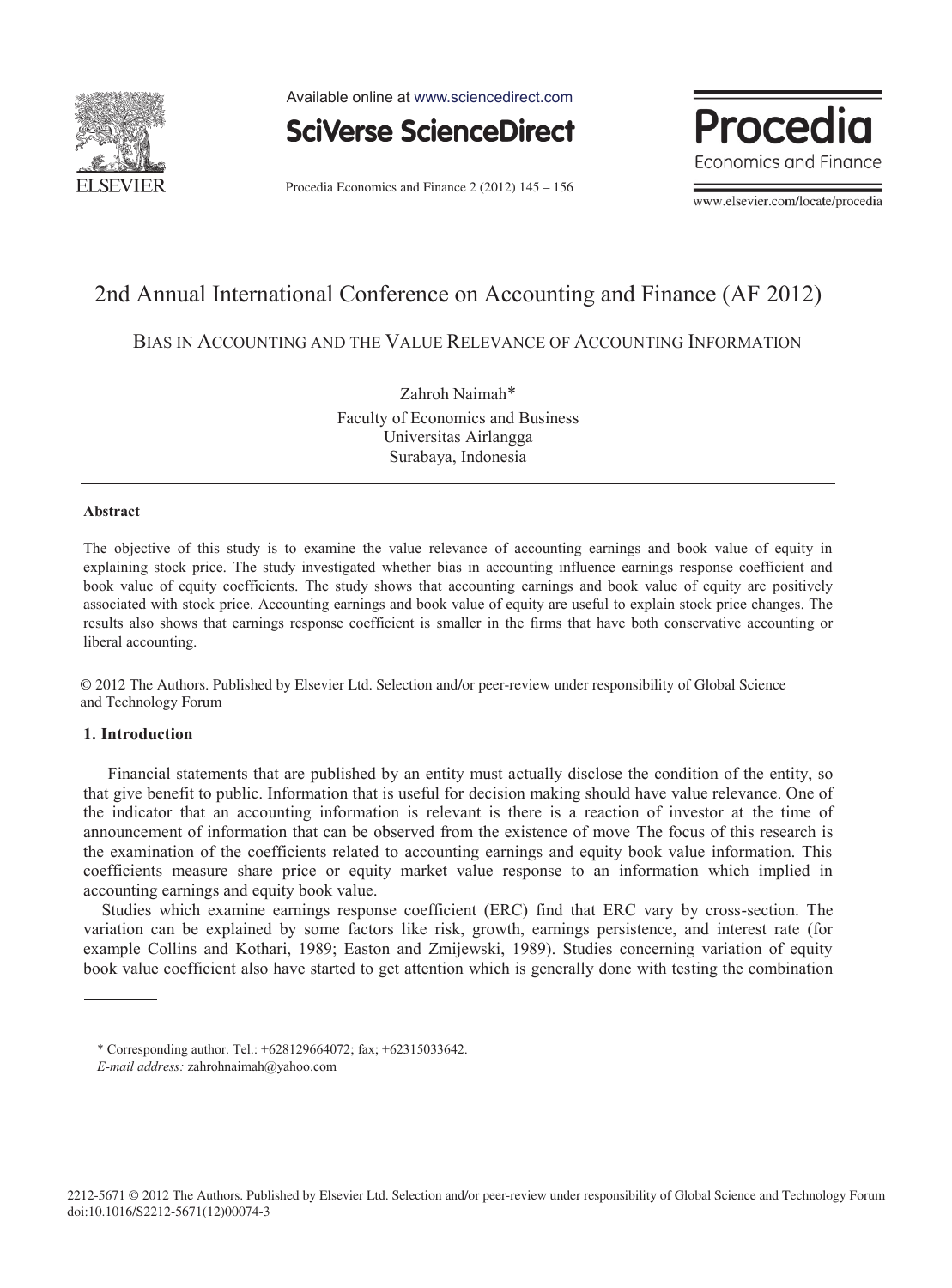of earnings coefficient and book value coefficient (Barth et al, 1998; Burgstahler and Dichev, 1997; and Ou and Sepe, 2002). This research tries to find whether bias in accounting influence earnings response coefficient and equity book value response coefficient.

#### **2. Literature Review and Hypothesis**

#### *2.1. The Value Relevance*

In literature, an accounting numbers is said to have a value relevant if it has a predicted relationship with market value of equity (Amir et al, 1993; Beaver, 1998). For researchers, the purpose of testing the value relevance is expanding knowledge of the relevance and reliability of accounting numbers that are reflected in equity values. The value relevance is the empirical operationalization of the relevance and reliability criteria. An accounting numbers will be relevant, have significant relationship with stock price, if the accounting numbers reflect the information that relevant to investors in valuing a firm and are reliably measured to be reflected in stock prices (Barth et al, 2001) .

Statistical association between accounting data and stock market value is used by Lev and Zarowin (1999) to assess the usefulness of financial information for investors. This association reflect the action of investors, while the other measure such as questionnaires or interviews, simply reflect investors opinions and beliefs.

## *2.2. The Value Relevance of Accounting Earnings and Book Value of Equity*

Various study have proved that accounting earnings relate to share price (Ball and Brown, 1968; Beaver, 1968; Beaver et al, 1979; Kormendi and Lipe, 1987; Lipe 1986; Collins and Kothari, 1989). Some studies also indicate that asset and liabilities relate to share price (Landsman, 1986; Amir, 1993; Francis and Schipper, 1999).

The examination of value relevance of the combined of accounting earnings and book value of equity that is conducted by some researchers is motivated by result of the study of Ohlson (1995) and Feltham and Ohlson (1995, 1996). Ohlson's study (1995) is used as theoretical base of the relation of book value of equity and earnings and share price. This study is relied on the following linear regression (price-levels):

 $P_{it} = \alpha_0 + \alpha_1 B_{it} + \alpha_2 E_{it} + \varepsilon_1$ where  $P_{it}$  is share market price of firm j at time t,  $B_{it}$  is book value of equity of firm j at time t and  $E_{jt}$  is earnings of firm j at time t. Ohlson (1995) have given understanding framework to interpret above mentioned regression coefficient estimation  $(\alpha_0, \alpha_1, \alpha_2)$ .

The examples of research which is affected by both study which use combined of earnings and book value are Barth et al. (1998), Burgstahler and Dichev (1997), Collins et al. (1997), Collins et al. (1999), Francis and Schipper (1999), Ely and Waymire (1999) and Ali and Hwang (2000). The finding of these studies indicate that book value and earnings represent factor which significantly influences share price.